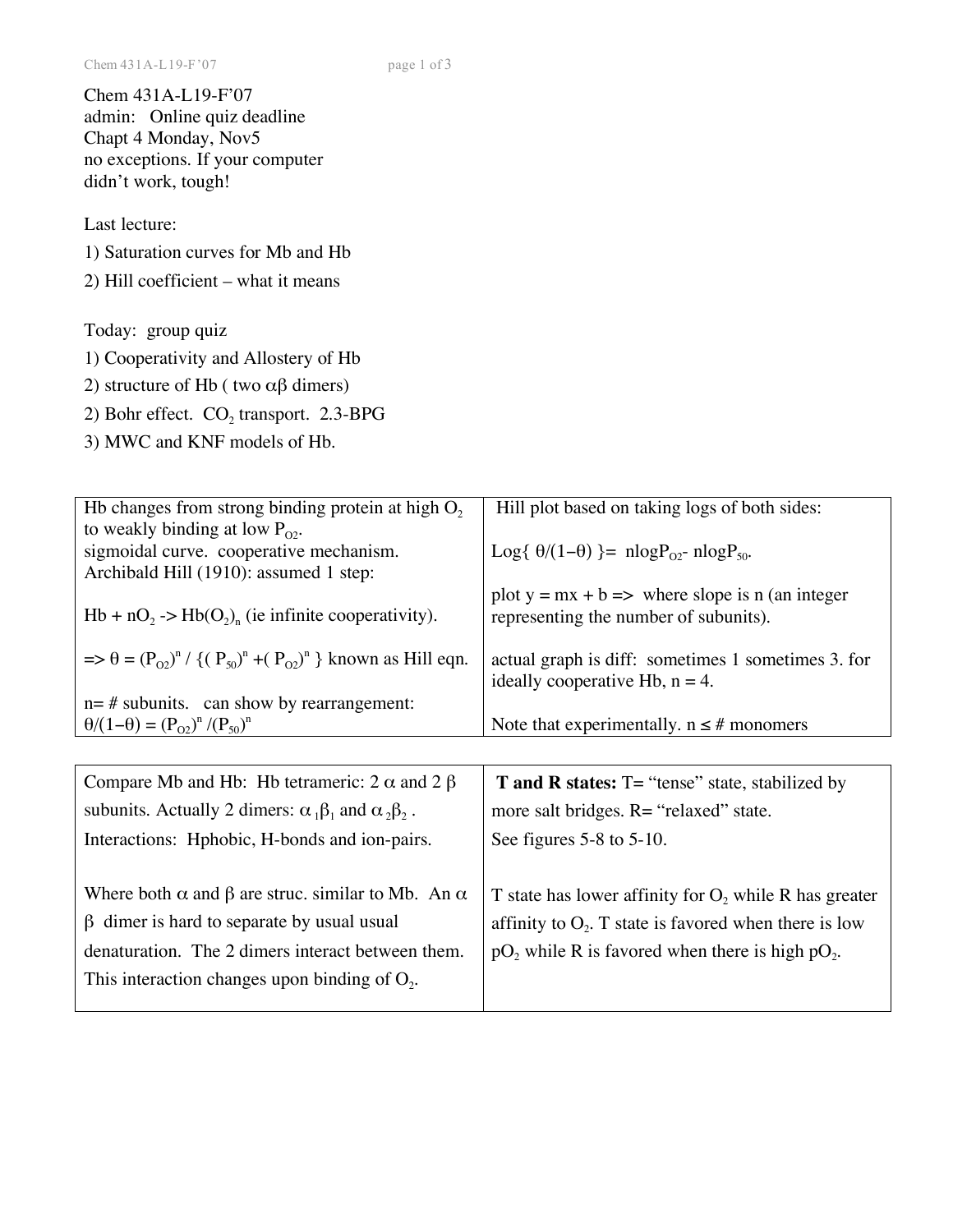| That means that when $pO_2$ is high (as in the lungs),                                                           | <b>Allostery:</b> The binding of a ligand to one site                               |
|------------------------------------------------------------------------------------------------------------------|-------------------------------------------------------------------------------------|
| Hb likes to bind $O_2$ . But when $pO_2$ is low (as in                                                           | affects its binding at another site. Ligand can be $O_2$                            |
| respiring tissues), Hb likes to release $O_2$ .                                                                  | as in Hb. Or, inhibitors or activators.                                             |
|                                                                                                                  |                                                                                     |
| <b>Cooperativity:</b> Hb binds $O_2$ cooperatively. In                                                           | <b>Homotropic:</b> modulator $=$ normal ligand;                                     |
| absence of $O_2$ , Hb is in the T, low affinity state. In                                                        | <b>Heterotropic:</b> modulator $\neq$ normal ligand                                 |
| the lungs, there is lots of $O_2$ and Hb- $O_2$ forms which                                                      |                                                                                     |
| shifts its equilibrium to the R state. R state is also                                                           |                                                                                     |
| high affinity (to $O_2$ ) state. Sigmoidal $\theta$ vs p $O_2$                                                   |                                                                                     |
| curve shows cooperativity (see Fig5-12)                                                                          |                                                                                     |
|                                                                                                                  |                                                                                     |
| 2 models: MWC (Monod, Wyman and Changeaux)                                                                       | Koshland et al model, sequential model                                              |
| or "concerted model"<br>and sequential model KNF (by Koshland, Nemethy                                           | 1) ligand-binding induces a conformational change                                   |
| and Filmer)<br>$*$ fig 5-15                                                                                      | in the subunit to which it binds.                                                   |
|                                                                                                                  | 2) cooperative interactions arise through influence                                 |
| MWC or concerted or symmetry model:<br>1) an allosteric protein is an oligomer of                                | of those conformational changes on neighboring                                      |
| symmetrically related subunits                                                                                   | subunits                                                                            |
| 2) Each subunit can exist in 2 conformational states                                                             | 3) Conformational changes occur sequentially.                                       |
| designated R and T; these are in equilibrium                                                                     |                                                                                     |
| 3) Ligand can bind to a subunit in either<br>conformation. Only the conformational change                        | (Reduces to the MWC model if the interactions                                       |
| alters the affinity for the ligand.                                                                              | between subunits is strong).                                                        |
| 4) The molecular symmetry of the protein is                                                                      | Both features are observed in $Hb - O_2$ binding.                                   |
| conserved during the conformational change.                                                                      | ** look at the conformational changes.                                              |
|                                                                                                                  |                                                                                     |
| Hb transports $H^+$ and $CO_2$ . both pH and $[CO_2]$                                                            | $CO2$ also binds as <i>carbamate</i> group to N-terminal's                          |
| affect O <sub>2</sub> binding by Hb                                                                              | $\alpha$ amino group of all 4 subunits inversely to $O_2$                           |
| <i>Carbonic anhydrase:</i> $CO_2+H_2O \rightarrow H^+ + HCO_3$ .<br>Raising $[H^+]$ and lowering pH.             | binding.<br>$CO_2 + H_2N$ -subunit $\rightarrow CO_2C$ -NH-subunit + H <sup>+</sup> |
|                                                                                                                  | (carbaminohemoglobin)                                                               |
| Go over <i>Bohr effect</i> . (Fig. 5-16)                                                                         |                                                                                     |
| Hb binds $O_2$ and H <sup>+</sup> inversely to each other like:                                                  |                                                                                     |
| $H-Hb^+ + O_2 \Leftrightarrow Hb-O_2 + H^+$<br>$H^*$ binds to the His <sup>146</sup> HC3 residue (C-terminal aa) |                                                                                     |
| of the $\beta$ subunit.                                                                                          |                                                                                     |